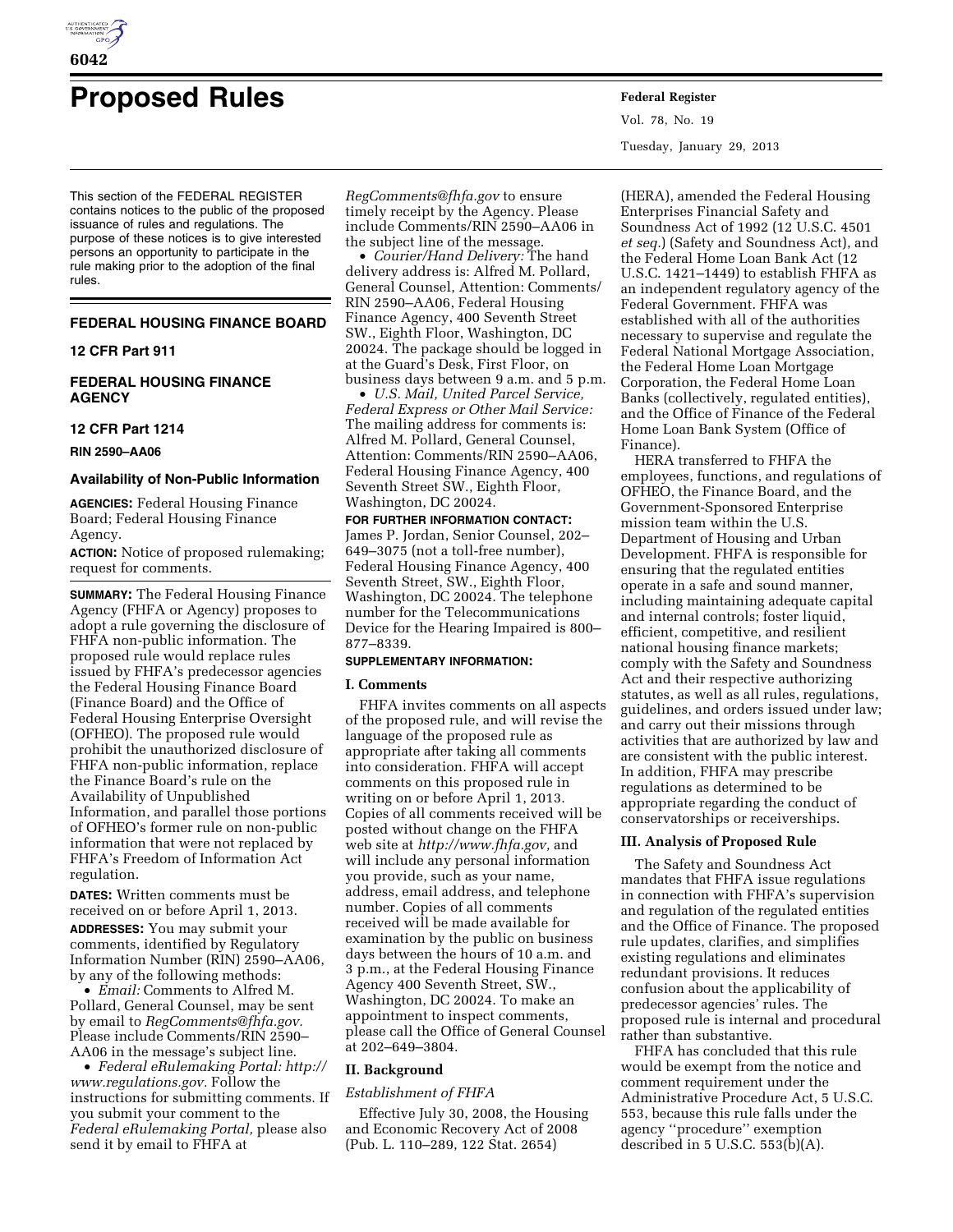However, in recognition of the Administrative Conference of the United States Recommendation 92–1, paragraph 2, *The Procedural and Practice Rule Exemption from the APA Notice-and-Comment Rulemaking Requirements,* 57 FR 30,102 (1992), FHFA is voluntarily submitting this rule as a proposed rule to the public for notice and comment with a 60-day comment period following publication. The proposed rule is of a ''housekeeping nature.'' That is, the consolidation and migration of FHFA's predecessor agencies' rules on non-public information involve primarily the agency's management of its own information and minor technical amendments.

The proposed rule would prohibit the unauthorized disclosure of FHFA nonpublic information, replace the Finance Board's rule on the Availability of Unpublished Information at 12 CFR part 911, and parallel those portions of OFHEO's former rule on non-public information that were not replaced by FHFA's Freedom of Information Act regulation at 12 CFR part 1202. The proposed rule does not affect 12 CFR 1703 Subparts E–F. As described below, FHFA is proposing a separate rule to replace those subparts.

Proposed §§ 1214.3, 1214.4, and 1214.5 are substantively analogous to the former 12 CFR 703.6 to 1703.8 and to the existing 12 CFR 911.3, which the proposed rule would replace. The proposed FHFA rule (12 CFR part 1214), the former OFHEO rule (12 CFR part 1703), and the existing Finance Board rule (12 CFR part 911), all generally prohibit disclosure of non-public agency information to parties that are not agency employees, and set forth the limited circumstances when disclosure is permitted. The Finance Board rule, 12 CFR part 911, also outlines how the Finance Board handled demands and requests for information in the context of legal proceedings. FHFA is separately proposing the ''Production of FHFA Records, Information, and Employee Testimony in Legal Proceedings (''Touhy'') rule which would set forth FHFA's process for handling those demands and requests.

### *Use of the Term ''Confidential''*

The proposed rule would define ''confidential supervisory information,'' to be included as a subset of ''nonpublic information.'' The inclusion of the term ''confidential'' within the definition of ''confidential supervisory information'' is not intended to invoke the meaning of ''confidential,'' as that term is used in Executive Order No. 13526, 75 FR 707 (2009) (President's

order on the classification of National Security Information). Confidential supervisory information is used in part 1214 to refer to the distinct category of information defined in proposed § 1214.1. FHFA used the word ''confidential'' within the label for this category of information simply to be consistent with the manner in which federal banking agencies refer to similar or identical types of information.

## **Regulatory Impacts**

#### *Paperwork Reduction Act*

The proposed rule does not contain any information collection requirement that requires the approval of the Office of Management and Budget under the Paperwork Reduction Act (44 U.S.C. 3501 *et seq.*).

# *Regulatory Flexibility Act and Executive Order 13272—Consideration of Small Entities*

FHFA has considered the proposed rule's impact under the Regulatory Flexibility Act (5 U.S.C. 602 *et seq.*) and Executive Order 13272 of August 13, 2002. The proposed rule, if adopted as a final rule, is not likely to have a significant economic impact on a substantial number of small entities under the Regulatory Flexibility Act and Executive Order 13272, because it will not: (1) Impose record-keeping requirements on them; (2) affect their competitive position in relation to large entities; and (3) affect their cash flow, liquidity or ability to remain in the market. (5 U.S.C. 605(b)).

## **List of Subjects in 12 CFR Part 1214**

Administrative practice and procedure, Confidential commercial information, Disclosure, Exemptions, Government employees, Records.

For the reasons set forth in the **SUPPLEMENTARY INFORMATION**, FHFA proposes to: Amend chapters IX and XII of title 12 of the Code of Federal Regulations as follows:

# **CHAPTER IX—FEDERAL HOUSING FINANCE BOARD**

# **PART 911—[REMOVED]**

■ 1. Remove part 911.

## **CHAPTER XII—FEDERAL HOUSING FINANCE AGENCY**

■ 2. Add part 1214 to read as follows:

# **PART 1214—AVAILABILITY OF NON– PUBLIC INFORMATION**

Sec.

- 1214.1 Definitions.<br>1214.2 Purpose and
- Purpose and scope.
- 1214.3 General rule.
- 1214.4 Exceptions.

## 1214.5 Confidential supervisory information.

**Authority:** 5 U.S.C. 301, 552; 12 U.S.C. 4501, 4513, 4522, 4526, 4639.

## **§ 1214.1 Definitions.**

*Confidential supervisory information*  means information prepared or received by FHFA that meets all of the following criteria:

(1) The information is not a document prepared by a regulated entity or the Office of Finance for its own business purposes that is in its possession;

(2) The information is exempt from the Freedom of Information Act, 5 U.S.C. 552 (1966); and

(3) The information—

(i) Consists of reports of examination, inspection and visitation, confidential operating and condition reports, and any information derived from, related to, or contained in such reports, or

(ii) Is gathered by FHFA in the course of any investigation, suspicious activity report, cease-and-desist order, civil money penalty enforcement order, suspension, removal or prohibition order, or other supervisory or enforcement orders or actions taken under the Federal Housing Enterprises Financial Safety and Soundness Act of 1992, Public Law 102–550 (1992).

*Conservatorship or Receivership information* means information in FHFA's possession strictly for the purpose of administering the conservatorship or receivership of a regulated entity.

*Disclosure* means release or divulgence of information by any person to a person outside of FHFA.

*FHFA employee* means strictly for the purpose of this regulation, any person employed by FHFA, including any current or former officer, intern, agent, contractor or contractor personnel, or detailee of FHFA, and any person employed by the FHFA Office of the Inspector General (FHFA–OIG), including any current or former officer, intern, agent, contractor or contractor personnel, or detailee of FHFA–OIG.

*Non-public information* means information that FHFA has not made public that is created by, obtained by, or communicated to an FHFA employee in connection with the performance of official duties, regardless of who is in possession of the information. This includes, but is not limited to conservatorship or receivership information and confidential supervisory information as defined above. It does not include information or documents that FHFA has disclosed under the Freedom of Information Act (5 U.S.C. 552; 12 CFR part 1202), or Privacy Act of 1974 (5 U.S.C. 552a; 12